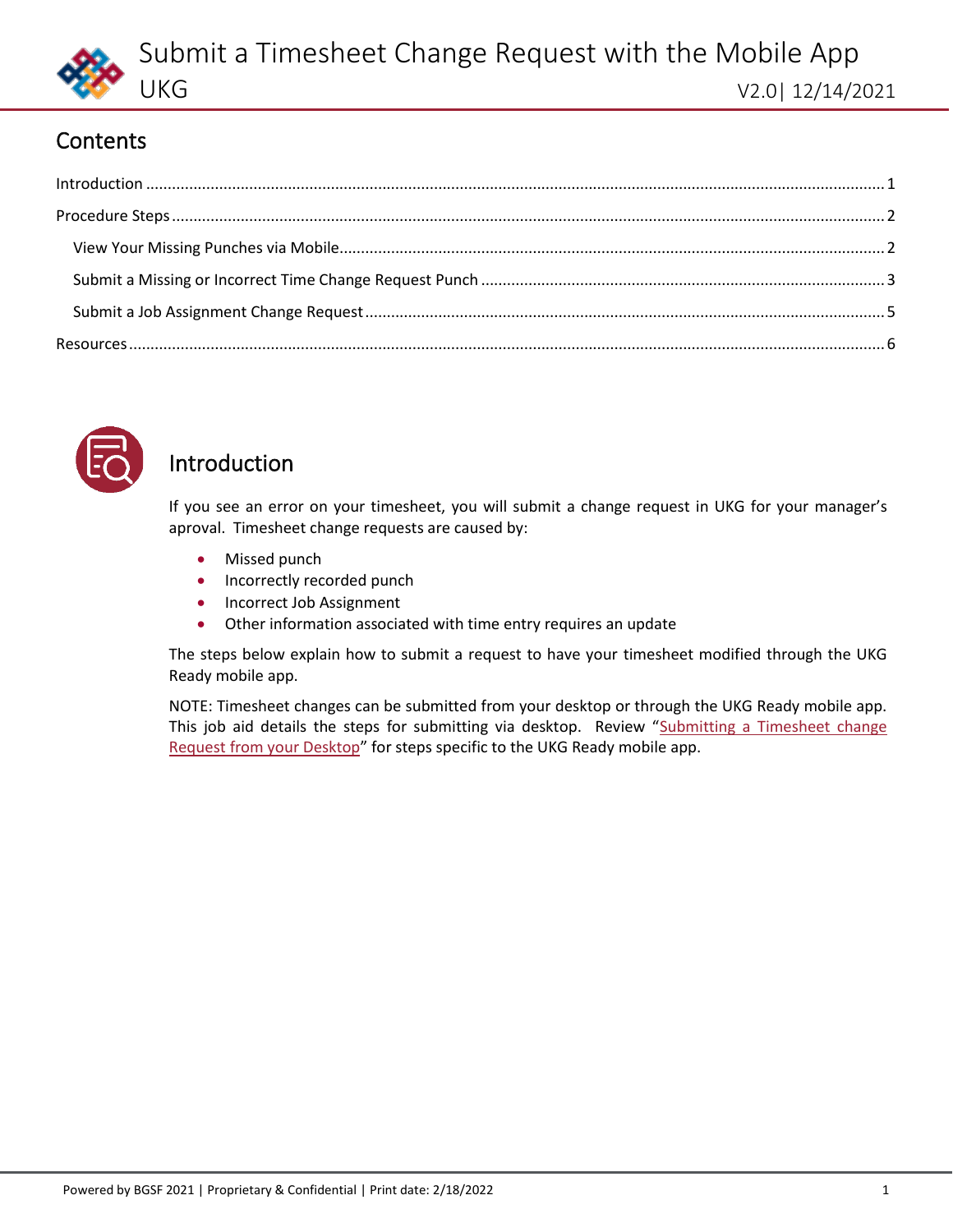

# <span id="page-1-0"></span>Procedure Steps

<span id="page-1-1"></span>

| <b>View Your Missing</b><br>Punches via | <b>Step</b>    | <b>Action</b>                                                                                  |  |  |  |
|-----------------------------------------|----------------|------------------------------------------------------------------------------------------------|--|--|--|
| Mobile                                  | $\mathbf 1$    | Open and log into the UKG Ready app on your phone.                                             |  |  |  |
|                                         | $\overline{2}$ | Click $\equiv$ to expand the menu and navigate to:                                             |  |  |  |
|                                         |                | My Info > My Time > Timesheet > Current Timesheet.                                             |  |  |  |
|                                         | 3              | Review your Punches to see if any are missing. Missing punches are highlighted in<br>red.      |  |  |  |
|                                         |                | ø                                                                                              |  |  |  |
|                                         |                | <b>Current Pay Paried</b><br><b>FRIST Account</b><br><b>Par Code</b><br>Amount.<br>Out<br>DEST |  |  |  |
|                                         |                | Week of 04/02 - 04/08<br>04/03                                                                 |  |  |  |
|                                         |                | 04/83<br><b>Renad</b><br>8100.00<br>8:30 AW 12:00 PM                                           |  |  |  |
|                                         |                | 12.33 PM 0.00 PM<br>1494<br>930 AM 1216 PM<br>12 331 FM 9-00 FM                                |  |  |  |
|                                         |                | 14/13<br>SUSPICE FOUR<br>7.93 PM 13 38 PM                                                      |  |  |  |
|                                         |                | 14/15<br>3337W 700PM<br>3<br>1:38.79                                                           |  |  |  |
|                                         |                | pegy<br>330 PM 710 PM<br>2.30 PM 11:30 PM                                                      |  |  |  |
|                                         |                | 04/08<br>Feriod of 64/09 - 64/09                                                               |  |  |  |
|                                         |                | ous                                                                                            |  |  |  |
|                                         |                | <b>Cumulative Hours</b><br>42.30h<br>5 gn off<br>Approve                                       |  |  |  |
|                                         |                |                                                                                                |  |  |  |
|                                         | 4              | Submit a Timesheet Change Request for missing/incorrect punches.                               |  |  |  |
|                                         |                |                                                                                                |  |  |  |

[Return to Top](#page-0-1)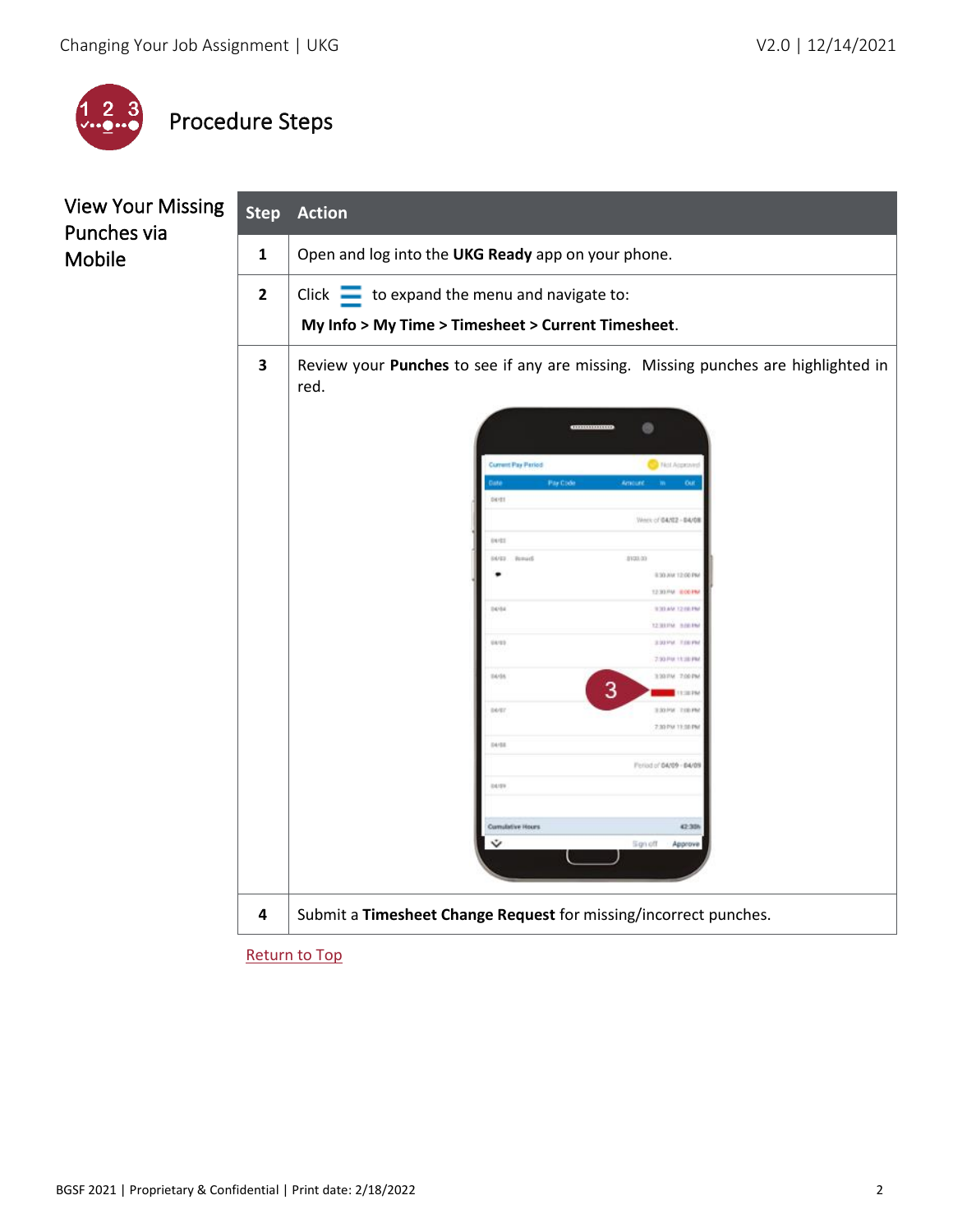<span id="page-2-0"></span>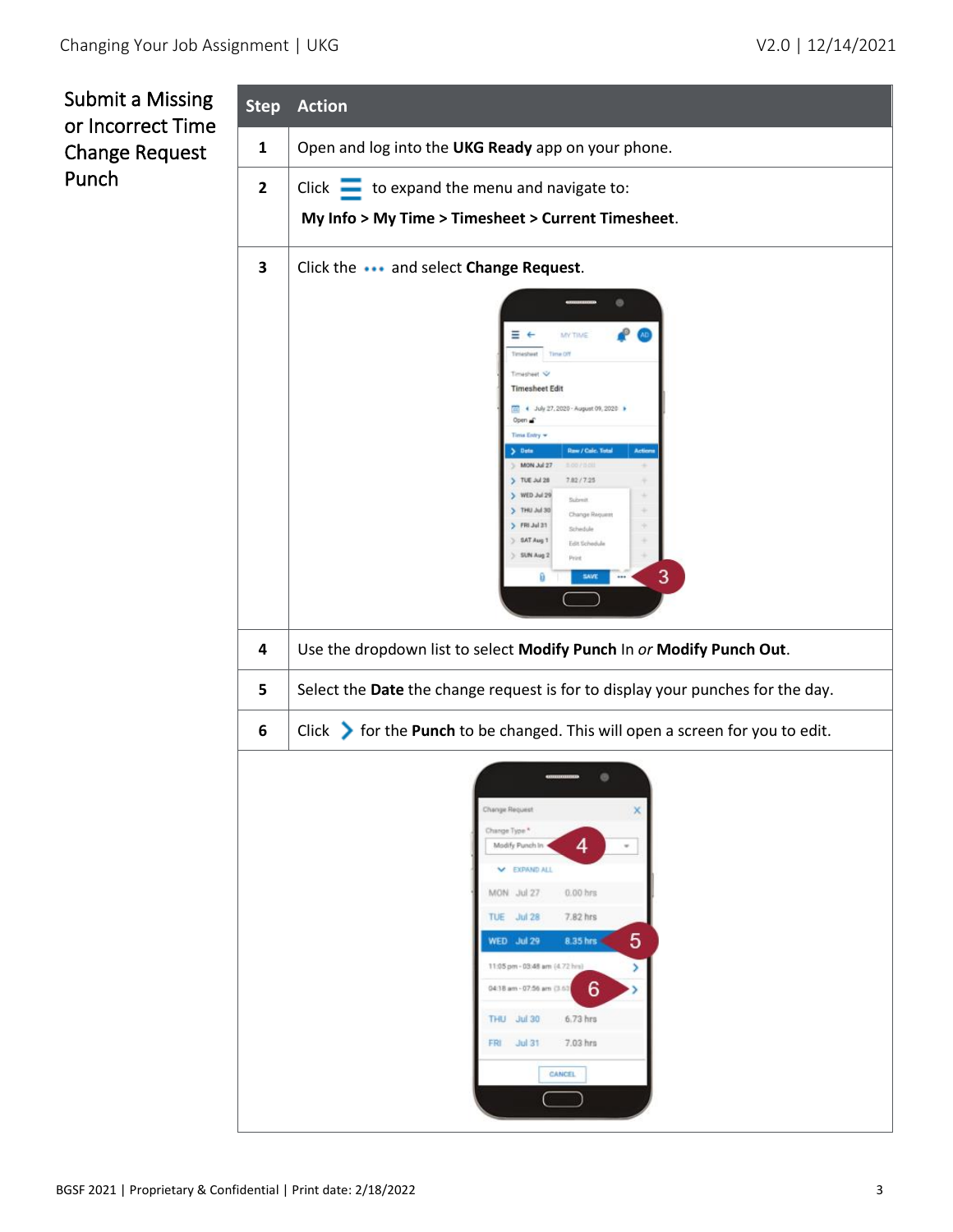Submit a Missing or **Step Action** Incorrect Time Punch Change Request **7** Enter the *correct* **Punch Time** in the From or To field**.** (cont.) **8** Input a **Comment** to clarify/support your request. **9** Click **Submit Changes**. You will receive confirmation upon success. hange Request Change Type \* Modify Punch In v Wed, Jul 29 + BACK TO LIST 10:35 PM  $\circ$ Ýo. iiu  $\times$ Called in half our earlier than subeduled forget to clock in on armsal. 8 9

[Return to Top](#page-0-1)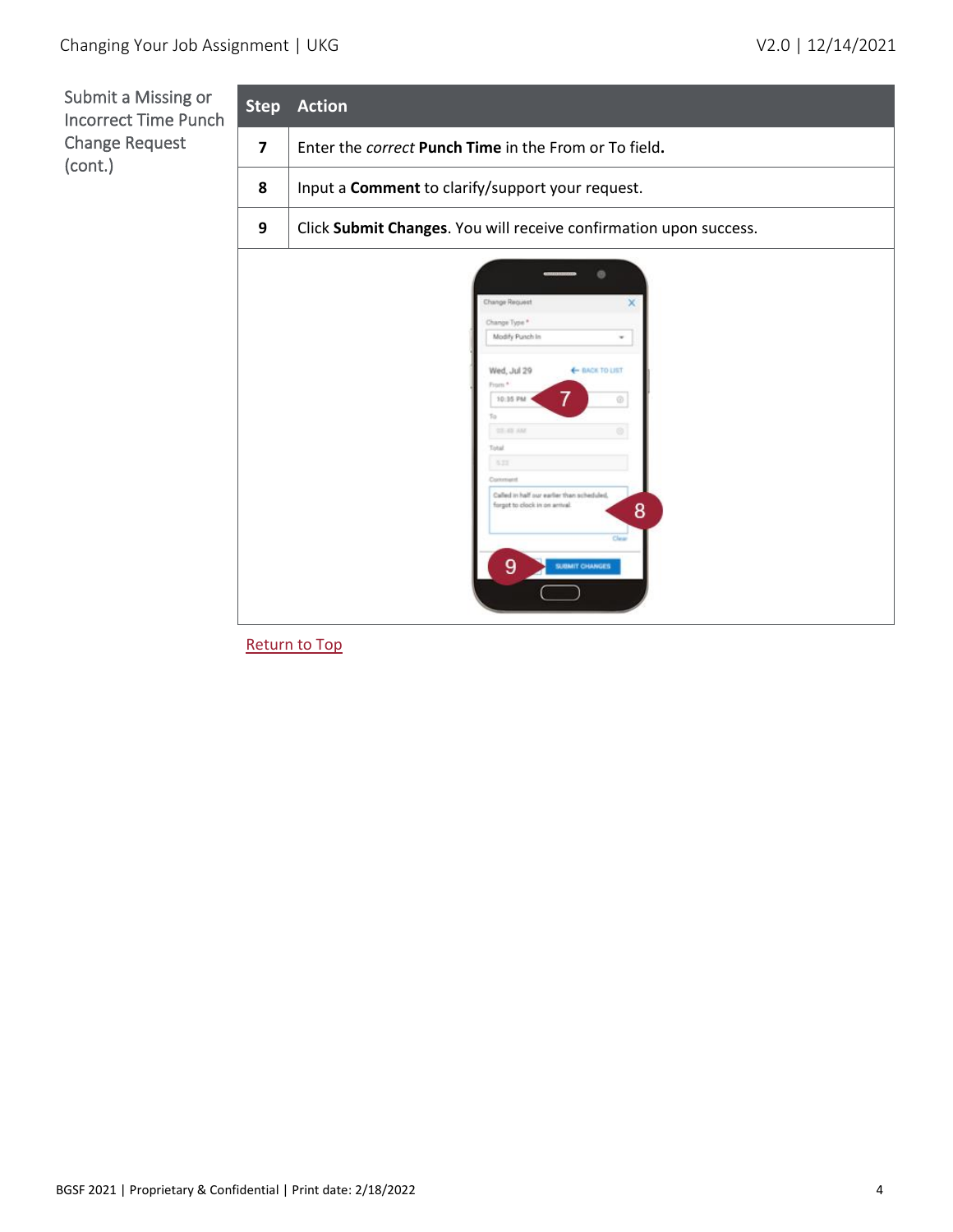<span id="page-4-0"></span>